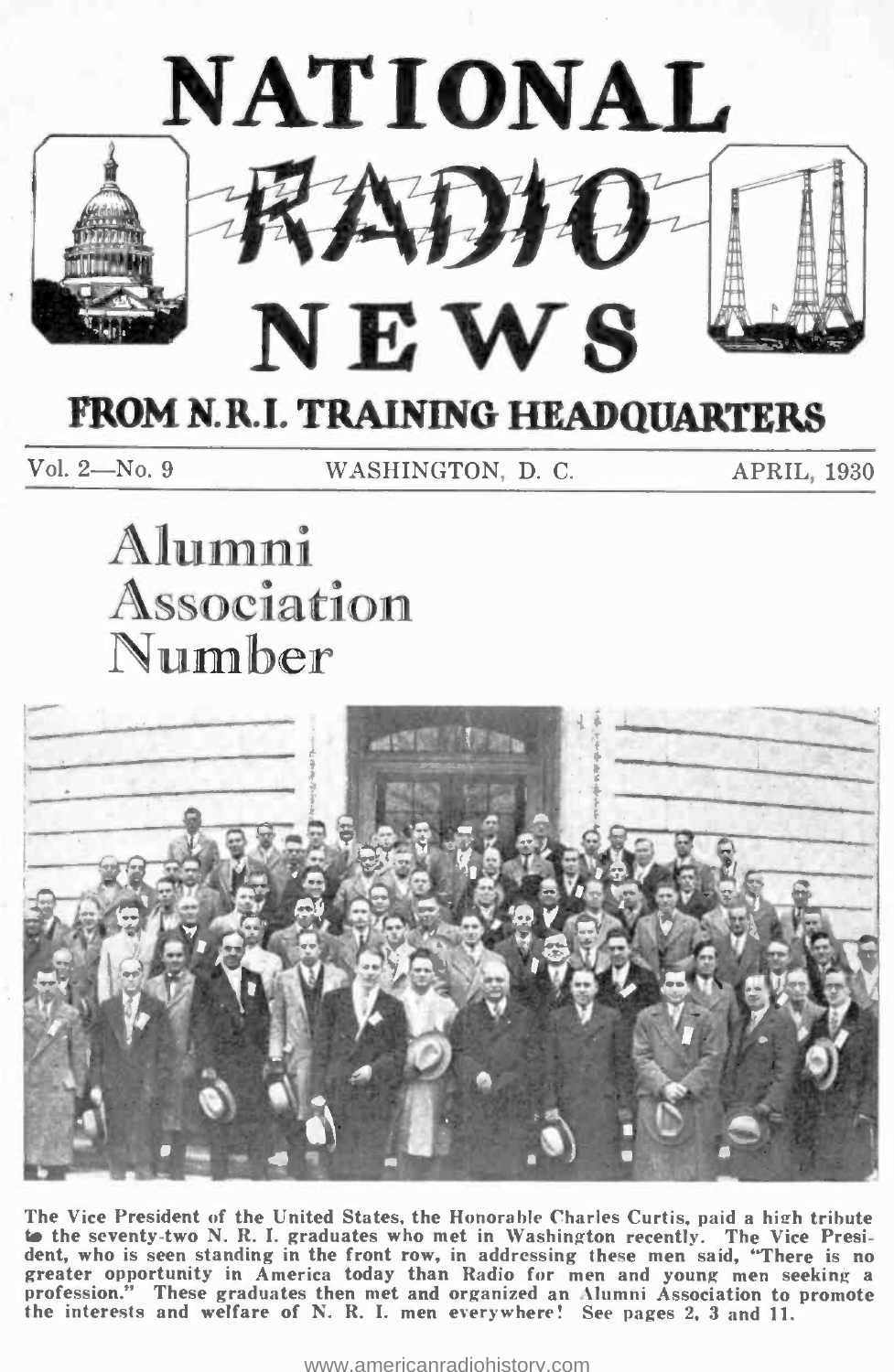

J.E. SMITH

THE only justification for existence is<br>to be of service—to do good. The man or organization with nothing to con-<br>tribute to fellow-men is in a sorry plight. A very definite PURPOSE is and has been the driving force behind the Institute-and that to equip the greatest possible number of men for a successful career in Radio. And now, with the formation of the N. R. I. Alumni Association, our graduates will carry on and broaden that PURPOSE!

The 72 graduates who met in Washington recently to form this Association laid the groundwork for a world -wide organi- zation of men closely knit together by the same training and the same determination to share the best that Radio offers. It provides N. R. I. men with  $3^0$ <br>a new means of contact—the chance to a new means of contact—the chance to<br>help one another and boost each other<br>along in Radio whenever the opportunity permits. Naturally N. R. I. men like to see other N. R. I. men get ahead. The 6000 graduates now in the Radio field valuable broadcasts. The new battery<br>will not only connerate closer with each operated sets will appeal to him. So the will not only cooperate closer with each other, but will also give a helping hand to students who graduate and become Members of the Association.

We of the Institute anxiously watch the development of the Association. We want to see its advantages extended, and hope that every graduate will join with President Fetzer in making the most of stu it. In seeing the success and happiness of N. R. I. men promoted this way we are reassured again and again that the PURPOSE behind the Institute itself is a truly worthy one that will always demand of our staff the very best service and instruction we can give!

OVER 2,000 Radio patent applications are before the U. S. Patent Office. More are pouring in every day. This is just another indication of the tremendous development going on in Radio. New ideas that will make fortunes for their inventors and more good jobs for the Radio-trained man!

\* \* \* \* \*

EVER on the alert to give better service and Radio instruction, we have added to our staff Mr. Joseph Kaufman, who holds his degrees in Engineering from Massachusetts Institute of Technology, and Mr. J. E. Miller from Johns Hopkins. They will assist Mr. Dowie and myself in giving N. R. I. men the best possible technical training.

\* \* \* \* \* 303 broadcast stations cooperate with the U. S. Department of Agriculture in sending agricultural topics, weather forecasts, market news and general farm information to the farmer. The modern farmer must be equipped to receive these valuable broadcasts. The new battery farm market is now one of Radio's best bets! Start listing and selling your farm prospects now!

\* \* \* \* \*

HAVE you ever considered that nearly<br>twice as many men are taking homestudy training as are attending all the colleges and universities combined? And that 53% of all college graduates get their real specialized training through home study? And that Premier Mac-Donald of England, Walter Chrysler and George Goethals, who built the Panama Canal, are correspondence -trained men? Stick everlastingly to your lessons, N. R. I. men-don't slight the opportunity you have to succeed in a big way in a big field!

J. E. SMITH.

4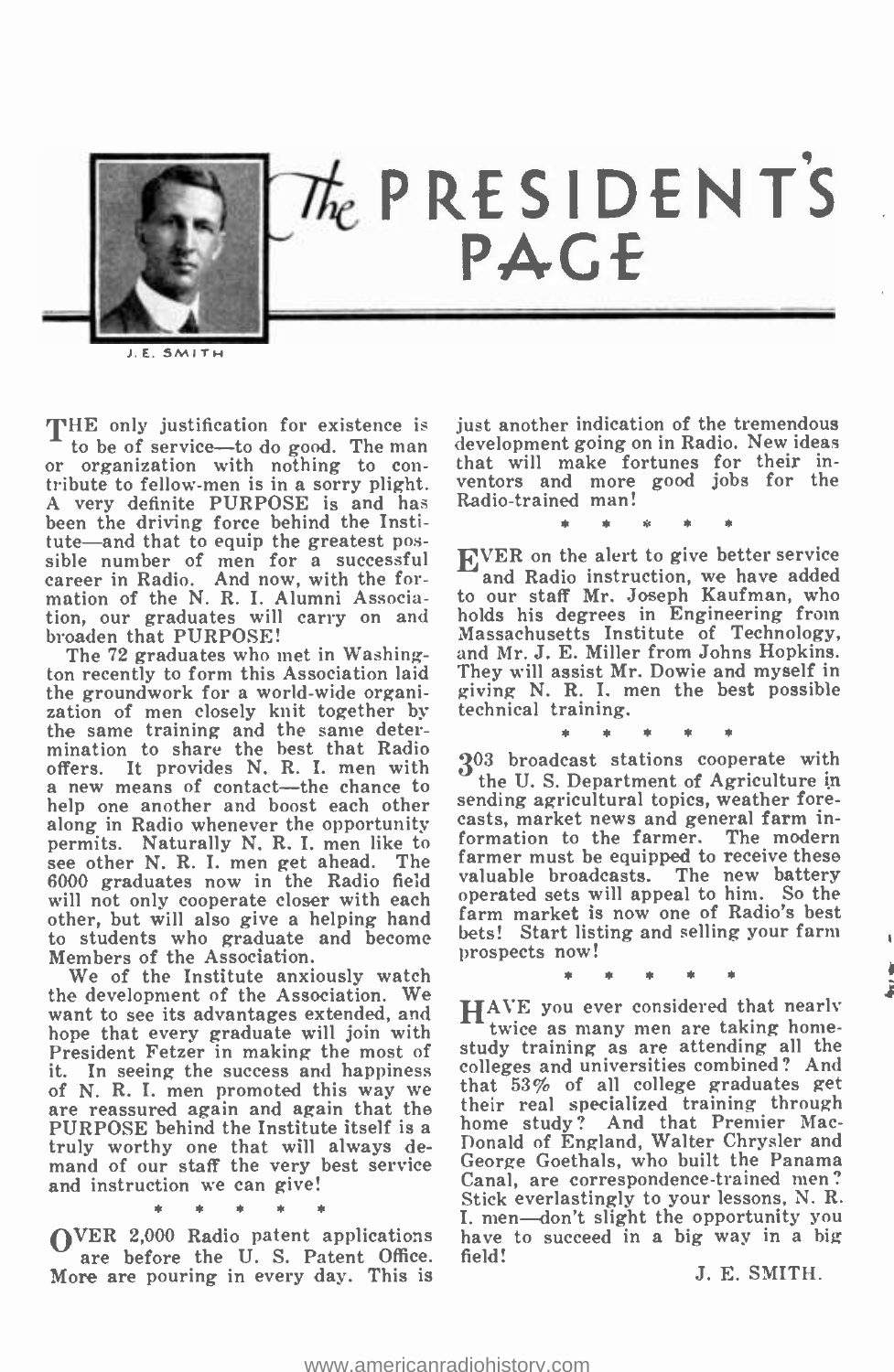## A Statement to the ALUMNI OF THE N. R. L

By JOHN E. FETZER President N. R. I. Alumni Association

alumni associations in schools of learning is purely an American idea. ing upon the National Radio Institute<br>There is little in the schools of continen. for the excellent instruction it has given There is little in the schools of continental Europe to hold the graduates together after they have finished their course of instruction. As a result, in these lands we find meager exhibitions of school loyalty among alumni as con- trasted with the high type of school spirit manifested in the average Ameri- can alumni association.

alumni association in 1792, "that the influence and patronage of those it has tut educated may be united for its support, ganized good will and to secure the maxi-<br>protection and improvement." So in mum of efficiency for every ounce of 1929 the first home -study school in the was our own National Radio Institute. purpose. The purpose of this new -born association, while just as lofty as that of the first organization, is much more extensive, in that it was formed, "to cultivate fraternal relations among the Alumni of the National Radio Institute, to promote the welfare of each Alumnus by interchange of helpful information, to foster the spirit of unity and loyalty to our Alma Mater, to encourage the Institute in its dissemination of Radio knowledge and to promote its interests by such means as the Alumni Association may from time to time deem best."

This, then in a nutshell. is the object of the formation of our Alumni Associa-Every graduate of the National Radio Institute ought to deem it a privilege to help bring about mutual fellowship between the Alumni. To do this we must have concerted action and what can do this more effectively than the Alumni Association. One of the avowed purposes of the Association is that of exchanging Radio information not only between the Alumni members. but also between the members as individuals and the National Radio Institute. In the rank and file of N. R. I. graduates we Alumen who are experts in every branch In find men who are experts in every branch In a moment of ref<br>of Radio activity. To form contact with self this question such a host of intelligensia is an oppor-<br>tunity which cannot be overlooked by any<br>enterprising N. R. I. man.



THE organization of graduates into For years we have seen no end to the alumni associations in schools of praise which graduates have been heap-**The organized the first resident school** Someone has said, "The purpose of every For years we have seen no end to the ing upon the National Radio Institute them. N. R. I. men have shown their loyalty to their Alma Mater as a mark of respect and distinction. Now is the time to unify this loyalty under the banner of the Alumni Association that the National Radio Institute may be further encouraged to disseminate Radio knowledge broadcast over the entire land. Alumni Association should be, to substitute organized alumni loyalty for unortute organized alumni loyalty for unor- ganized good will and to secure the maxi- mum of efficiency for every ounce of alumni effort invested." Alumni of the N. R. I. should carry through a similar

The officers of the Association have put forth a lot of effort to plan the Alumni work, now what we need is one hundred per cent Alumni to work the To be a member of the Alumni Association of the National Radio Institute is a mark of distinction exceeded only by being a graduate of that institution. To be an Alumni member affords the only organized contact which the graduate can enjoy with the Institute and its graduates. Remember "the Alumni body is a conservator-a balance wheel," which is bound to react to the good of every Alumnus. Each graduate should realize that by keeping in touch with the Alumni Association he is doing his part to maintain not only N. R. I. standards, but the intellectual and cultural Radio standards of the republic. It takes a high sense of duty to maintain such ideals. I believe that this is the stuff out of which N. R. I. men are built. I believe they will come to the Alumni Association en masse. Let each Alumnus resolve to speedily become a member of the Association and assume his full share of responsibility in building up the The best men will join. In a moment of reflection just ask your-

"What kind of an Association would ours be

If every Alumnus were just like me ?"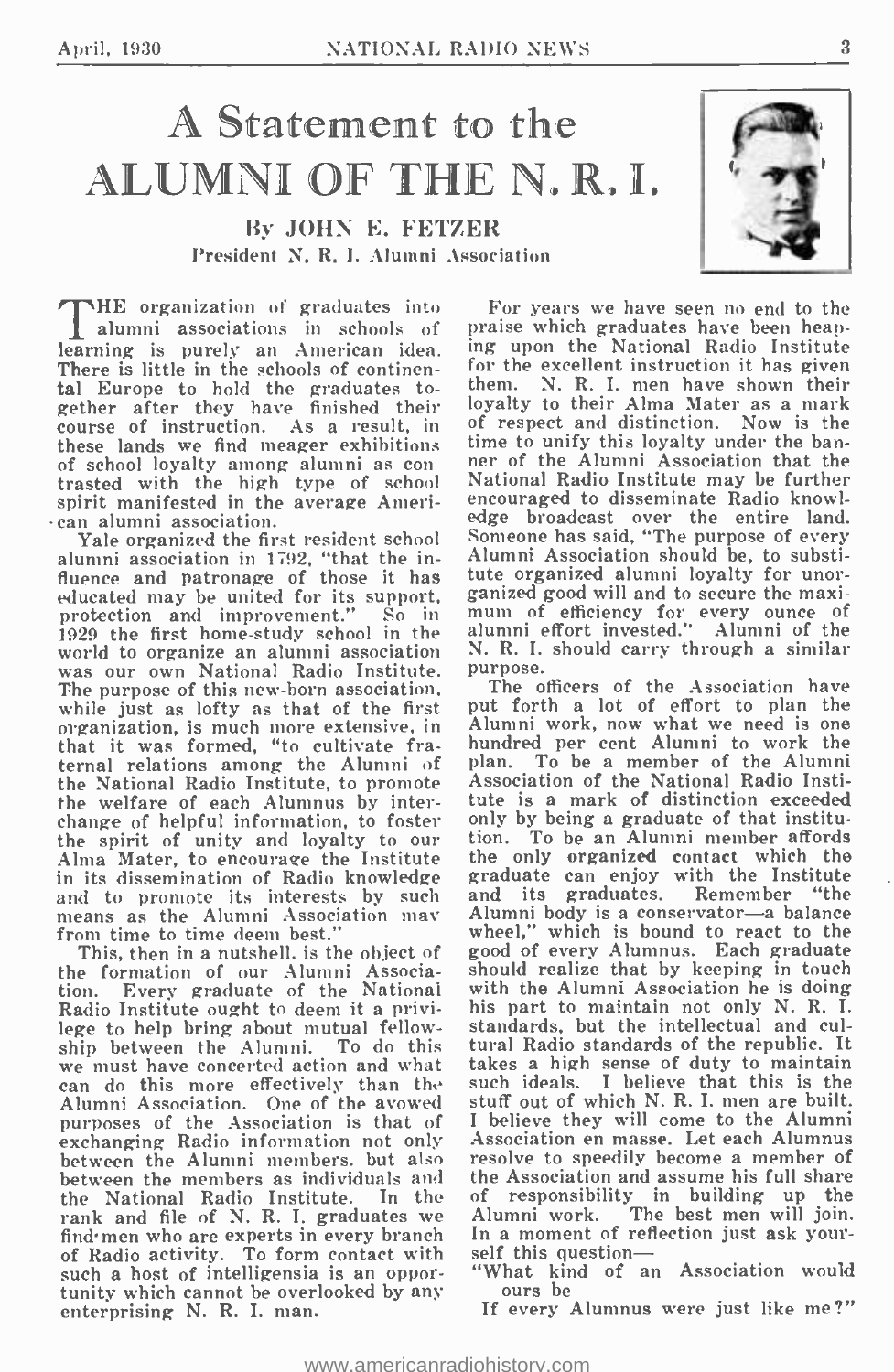## WHAT I LOOK FOR IN A YOUNG MAN By BRUCE BARTON

THE president of one of the largest is strictly true or<br>corporations in the world has a son whether it is just a corporations in the world has a son named Joe who graduated from Boston Tech three years ago. A year after his graduation I said to his father, "Where have attained comfort<br>is Joe?" and become respectable. is Joe ?"

"In the foundry of the Blank Com-<br>pany," the father replied, naming a big pany," the father replied, naming a big discover that, while an concern which manufactures and sells occasional man makes agricultural implements. a little money by sharp

agricultural implements. a<br>I asked if the president of the Blank pr Company knew his boy was there, for the president is a close friend of the ably built upon a f<br>father. dation of integrity. father.

replied, "but the foreman of the foundry has noticed him already. The other day he complimented Joe on being the hardest working and most ambitious man in this is Pollyanna stuff, fed out to keep<br>the gang." the men below quiet and contented and

That was two years ago. The other day I received a second report on Joe. He has graduated from the foundry, has spent a year in the factory, and is now I of<br>selling harvesting machines up in the ser northern end of North Dakota. Last Ant winter the temperature in his territory which was sometimes thirty below zero. big I tell this story because it is the first "W

I tell this story because it is the first<br>installment of the biography of a new<br>industrial leader. If this boy lives and keeps his health it is difficult to see how anything can prevent him from rising to the top. And he will get there without thirty young men who have enough all-<br>any pull or influence on his father's part. around experience in all departments of any pull or influence on his father's part. He will get there because he will know business from the bottom up, in all its<br>processes and departments.

I am varying the question a little because I personally haven't very much to do with hiring the young men who come into our business. That important task, and there is no other more important, is handled by one of my partners who knows much better than I do what the requirements of our business are at any given time.

Instead of telling what I look for in young men, therefore, I should like to long enough to see it, that "the oppor-<br>say just a word of encouragement about tunities are bigger today than ever besay just a word of encouragement about the opportunities in present-day business.

One of the pleasant surprises about<br>growing older is that one learns from his own experience that a lot of the things which had been told him in his younger days are actually true.

For example, we are all taught in childhood that "honesty is the best policy." Maybe we wonder whether this

pious statement handed down from those who have attained comfort Then we grow up and practice, the really big successes are invariably built upon a foun-



"No, the president doesn't know it," he condigin, we are told that "there is plenty<br>plied, "but the foreman of the foundry of room at the top" and that "the oppor-Again, we are told that "there is plenty tunities in business were never so great<br>as today." And we think perhaps that this is Pollyanna stuff, fed out to keep hopeful.

I am not in any big corporation. I hold no brief for any of them. I think I can claim to be an unprejudiced observer of big business from the outside. And I know that there is no problem which worries the men at the top of these big enterprises so much as the question, "Who is going to carry on when we are through?"

An official of one such company said to me recently: "We have nearly a hundred thousand men, yet there are not thirty young men who have enough allour big business to fit them for the highest offices."

Thirty out of a hundred thousand!

"What do I look for in a young man?" So many men have only a superficial knowledge of their own jobs, just enough to get by. So many are quickly con- tented with a minor position and the hope of an old age pension. So few are willing to start at the bottom and kick their way up through enough different departments so that they arrive at the top with a working knowledge of the whole enterprise. But for these few it is certainly true, and I myself have lived long enough to see it, that "the opporfore in business."

> The men whom I have seen succeed best in life have always been cheerful and hopeful men. who went about their business with a smile on their faces. and took the changes and chances of this mortal life like men. facing rough and smooth alike<br>as it came. - -Chas. Kingsley.

t.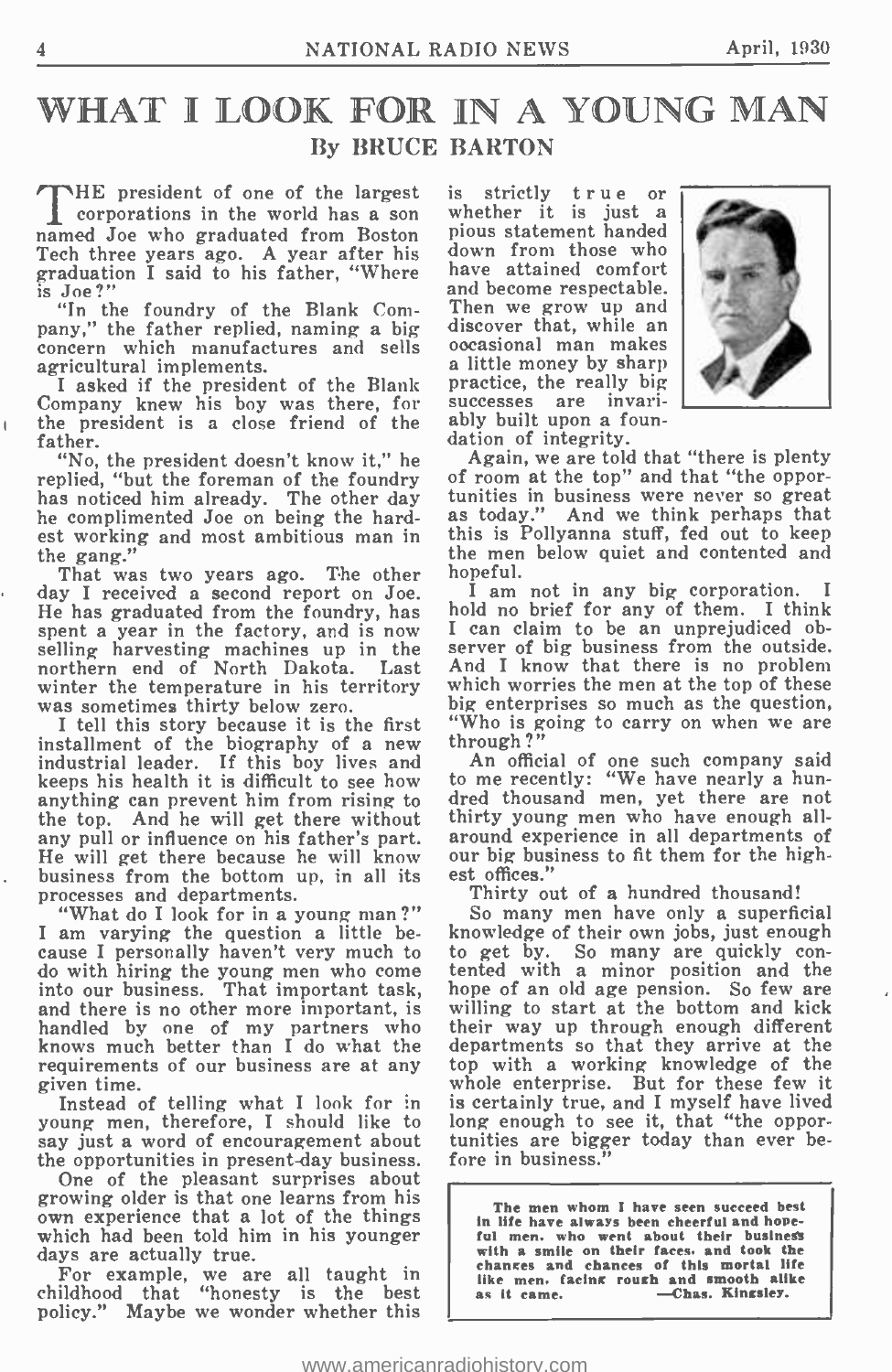### National Radio News Published monthly in the interest of N. R. I. students and graduates, by the

NATIONAL RADIO INSTITUTE Washington, D. C. 16th and U Streets. N. W. J. E. SMITH, Publisher. E. R. HAAS, Editor.<br>Copyright, 1930. Copyright, 1930. NATIONAL RADIO INSTITUTE

Washington, D. C. April. 1930

## Dead Skin



 $FACTOR$  in any  $trik$ man's success is the  $\frac{m}{w}$ smoothly and efficiently. Scientists tell us that the average man actually uses only about 25% of take his car rated, let's

proper food. But, heads and the story. He calls on it for only 25% production. He doesn't know how to discipline and USE the ice<br>other 75%. He doesn't know how to har-set.<br>ness it up and make it MAKE HJM. No mas<br>—he lets it rust away and become cal-of —he lets it rust away and become cal- of that one job gave him a lot of con-<br>lous like the dead skin that forms in the fidence to tackle the next and more diffi-<br>palm of a laborer's hand! cult ones. palm of a laborer's hand!

same mental equipment. Nobody has a Southern States Radio Company of Bir-<br>monopoly on brains. But, it's the man mingham as a service man. He knew the<br>who trains and knows HOW to use his truth of the statement that the big who trains and knows HOW to use his truth of the statement that the bigger<br>mental power—he's the fellow who jobs come only after establishing a mental power-he's the fellow who usually reaches the top first.

thing that each person must do for himthing that each person must do for him-<br>self. Check up on your mental habits. for Mr. Hicks, for a short time later his<br>When you strike a tough problem do you company was awarded the contract to concentrate and go right through it or do install all the equipment for WAPI.<br>do you begin day-dreaming or lay your Hicks got the job and did a splendid<br>book aside and reach for the sport sec- piece of work. He was later for. The woodman wouldn't get far if batter his sharp axe against a rock. That same thing happens when the mind by the three leading universities in Ala-<br>wanders off the problems it's trying to bama. Mr. Hicks is chief control room wanders off the problems it's trying to bama. Mr. Hicks is chief control room solve—it gets dulled and battered up operator and handles all the remote conby meaningless and pointless thoughts. It you can concentrate value and subject for 1'/2 minutes withinking powers on a subject for 1'/2 minutes without It flashing to Bischief assistant. Mr. Polk Perdue, also an N. Some o person. By practicing concentration or sustained mental thought you will gradually bring into use your full mental equipment. Think it over.<br>F. R. HAAS,

Vice President and Director. Radio men.



#### S. L. HICKS

degree to which his men-<br>tal equipment functions a good reputation that he was given full Down in "Ole Alabam" there is an N. R. I. man who is making a name for himself. It was while working with an electrical firm that he first became interested in Radio. In January, 1927, he enrolled with the National Radio Institute, and within three years he had built up such charge of installing the equipment for Radio Station WAPI and handling other Radio jobs requiring broad technical knowledge and skill.

creature man is—he will course that Mr. Hicks began experimentsay, at 55, and drive it at a straining repair work along with his course. Some speed of 75. He'll punish his body by of his first jobs were installing aerials, denying it sufficient sleep and rest or the testing batteries It was not long after starting the ing and doing a little extra service and repair work along with his course. Some of his first jobs were installing aerials, ner he had his hard jobs the same as others making their start in Radio. Early in the course one of his first servset. It was a tough one but he finally mastered it. He claims that the mastery of that one job gave him a lot of con-

> Later, he became associated with the Southern States Radio Company of Birmingham as a service man. He knew the record of doing well each little job en-<br>trusted to him. That has led to promocompany was awarded the contract to install all the equipment for WAPI. Hicks got the job and did a splendid piece of work. He was later sent to Montgomery, Alabama, to install a speech input board of the Western Electric type which was to be used as remote control. WAPI is operated and controlled by the three leading universities in Ala-

exercise and a promising future. We shall hear<br>more about him later. Both of these men are<br>coming fellows and we expect them in the next<br>10 years to be two of the South's outstanding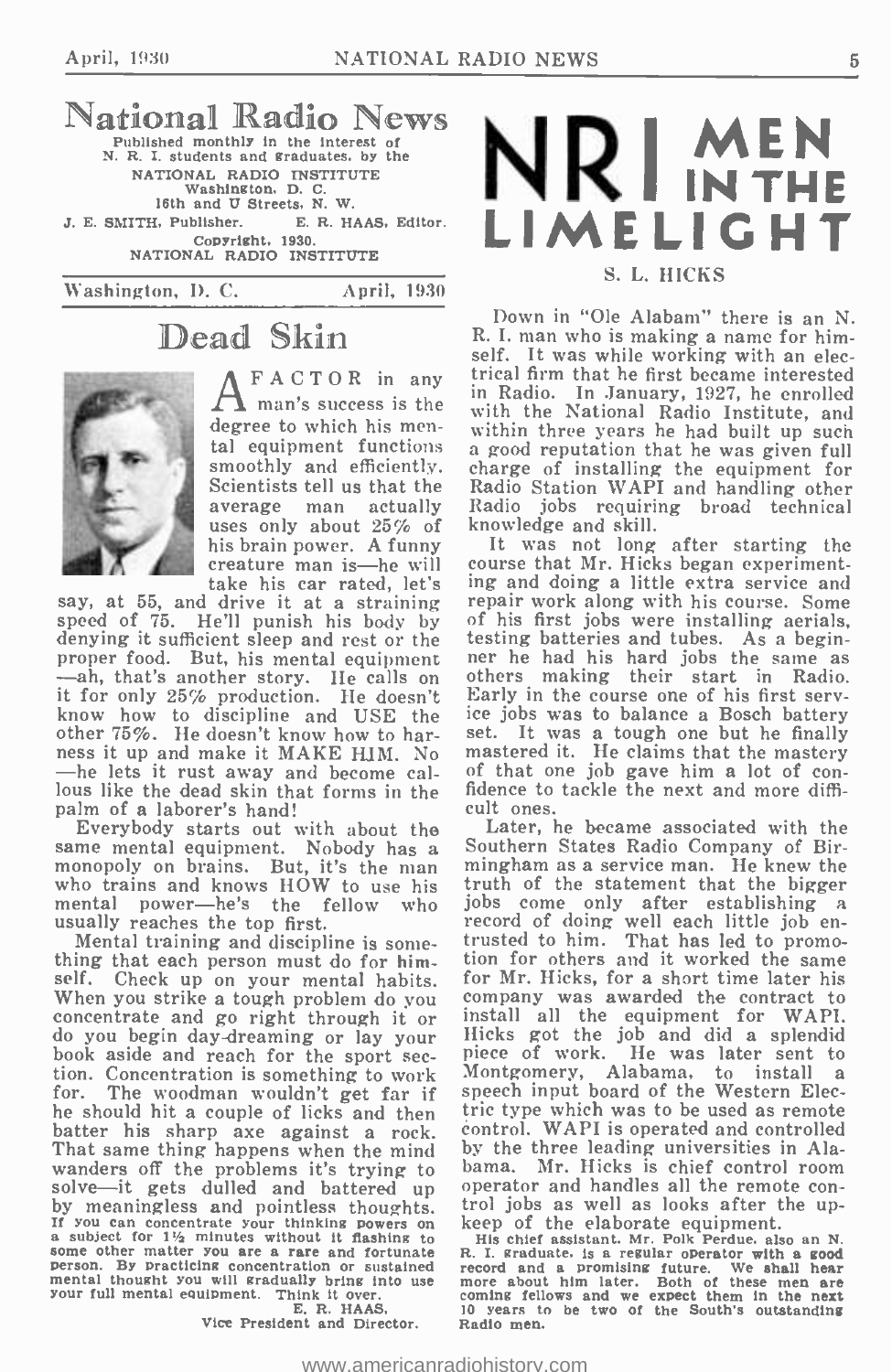

Dear Mr. Smith:

Before enrolling with you I was merely one of the great many young men in this country who simply wasn't getting anywhere at all. I had the desire all right to get along and be somebody, and<br>amount to something; but I was down in a rut of my own making. To be truthful, I was rather disgusted with myself. - Another thing that caused me a loss of self confidence, was my lack of education-I had no college or university "You have a dollar-I have a dollar. background—merely a partial high school we exchange<br>training and I made the mistake for gains a thing. training, and I made the mistake for gains a thing.<br>several years of thinking that high school "You have an idea—I have an idea. several years of thinking that high school<br>education was absolutely essential to suceess. How foolish it all seems to me now.<br>I had no vacations, and the highest position I ever hoped to attain was that of<br>laborer or clerkship. Such positions laborer or clerkship. Such positions the value of exchanging ideas and co-<br>rarely bring any of the finer things of operating in many ways with hundreds rarely bring any of the finer things of

life. One day while looking through Popular Mechanics I was attracted to your advertising. I was curious and it only took a 2-cent stamp to learn more about it. In a few days back came your "Rich Rewards in Radio."<br>That 2-cent stamp was the turning point in my

That 2-cent stamp was the turning point in my<br>tilfe and I'm glad for once that my curiosity got<br>the better of me. I promptly enrolled, but I still<br>thought my lack of education would be a decided<br>W hindrance. When the lessons started coming, I<br>was very much surprised to learn how simply<br>thay were commethed to learn how simply they were compiled. So easily understandable.<br>so thorough in all phases. And no dry. tiresome<br>technique. The entire course is as easily under-The entire course is as easily under-<br>reading your evening paper. A colstood as is reading your evening paper. lege or university education is a fine thing to possess. and to any young man who may hold the same views as I once held. they are doing them-selves and to heir families a grave injustice.

I am now the proud possessor of a fine little home. a good car. a bank account growing and the growing, pleasures I never had before. respect of a the community. friends all about me. Brighter prospects ahead and a consciousness of finally hask for? Radio did it. Radio will take other men out of the rut as it did me. I owe everymen out of the rut as it did me. I owe every-<br>thing in the way of success entirely to you and more finished appearance than round<br>cans. They may be mounted by the your fine faculty.

Respectfully yours.

(Signed) R. S. MOFFETT. Box 104, Coyville, Kansas.

## Alumni Association



Open Only

to Graduates

By

S. M. ARMSTRONG Student Service Director

Another advantage of being an N. R. I. Graduate!

You will then be qualified for membership in the N. R. I. Alumni Association. You ask, "What will this mean to me?"

First, as a member of the N. R. I. Alumni Association, you will exchange ideas with other members. The value of such an exchange of ideas is best illustrated by this quotation from a prominent business magazine:

we exchange dollars. Neither of us

We exchange ideas. Now, we both have two ideas—we are both richer because of<br>our association."

It will not take you long to realize the value of exchanging ideas and coof successful N. R. I. Graduates.

Then, there is the social side of it. You'll surely enjoy meeting and talking with the successful Radio man in your community.

Of course, the future of this Association depends on just what you put into it-any organization does. And I feel mighty sure that each succeeding year will see the N. R. I. Alumni Association growing in power, influence, and benefits to its members.

Here is a hint for shielding radio frequency coils: I purchased some alumi- num drinking cups at a local hardware store, which have an inside measurement of 3 inches in diameter and 3 inches in depth, making them ideal for shielding the small, fine wire wound coils (which are used extensively even in manufactured sets). Instead of being perfectly round, the ones I have are polygonal, having 16 faces which present an even They may be mounted by the handle or by fashioning brackets to suit the constructor.-Graduate Buser, Bradley, Ill.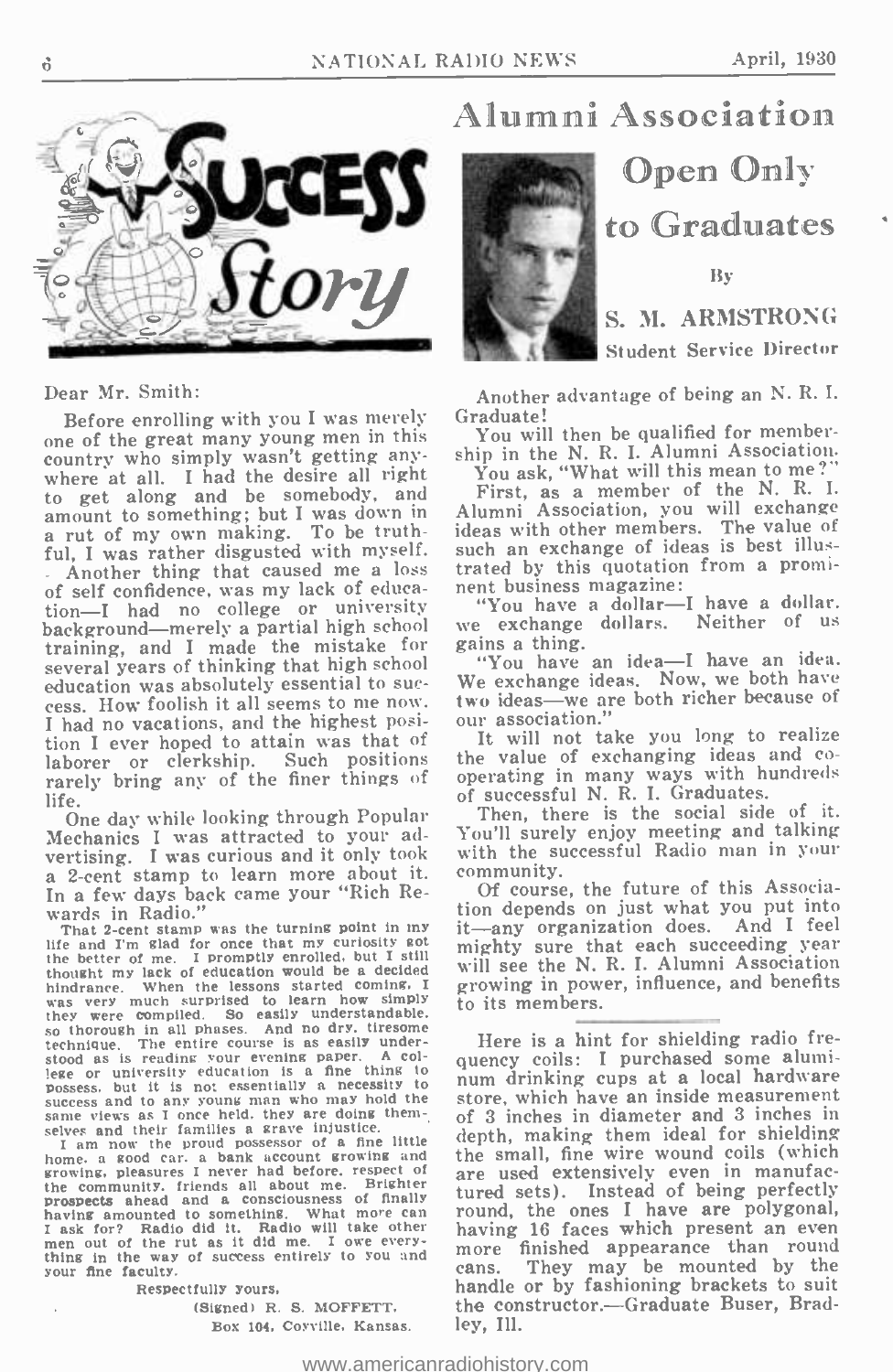$\mathbf{r}$ 

## N.R.I. SERVICE MANUAL

#### ON

### Stewart Warner Receiver

SERIES 900 AND 950

The circuit used in the 900 series A. C. radio receiver is of the balanced bridge cate exactly the source of the trouble.<br>type. It differs from the usual circuit CONTINUITY TEST. Note that a type. It differs from the usual circuit CONTINUITY TEST. Note that a<br>of its kind in that it makes use of shunt continuity test may be made with only a of its kind in that it makes use of shunt feed through separate choke coils and by-pass condensers, thus separating all fore not absolutely necessary to use the R. F. and power circuits, which makes more elaborate set testers for this pur-R. F. and power circuits, which makes for greater stability, allowing amplifica- tion to be carried to a further point without oscillation. The complete circuit dia-gram is shown in Fig. 1. Note that in addition to the resistance and capacity of<br>values shown the part numbers are also a c values shown the part numbers are also a closed circuit, a partial deflection in given. These numbers should be used in cates a high resistance in the circuit a ordering replacement parts. These in the proportion or readin

In the earlier sets of this series, the small 1.5 mfd. condenser before the main one (part No. 66059, Fig. 1) was omitted, The process hereinafter called "balanc-<br>and a fixed center tap resistor (61648) ing" might also be termed aligning, and a fixed center tap resistor (61648) ing<br>was used instead of the variable one trin<br>(part No. 66060, Fig. 1). These two the changes were made to reduce hum. Should one of the earlier receivers produce an objectionable hum, the set may series and on the right side in the 900 be brought up-to-date by installing the<br>variable resistor and condenser. The variable resistor and condenser. The que<br>bracket used for the latter is Number is,

66058.<br>The circuit used in the 950 Radio re-The circuit used in the 950 Radio re-<br>ceiver is of the screen grid type and rec uses a combination of inductive and capacitative coupling in the Radio frecapacitative coupling in the Radio fre-<br>quency stages. The coupling capacities Every 900 and 950 receiver leaving the<br>are the small adjustable condensers on factory is carefully balanced by experiare the small adjustable condensers on factory is carefully balanced by experi-<br>the right side of the main tuning con- enced operators with the aid of extremely<br>densers. Power detection is used which accurate test equipmen feeds into a resistance coupled stage of much as is possible, the human element audio amplification and this in turn into responsible for error. After the reaudio amplification and this in turn into responsible for error. After the re-<br>a push-pull stage using 2-45 type tubes. ceiver has been balanced and doubly The complete circuit diagram is shown checked, the adjusting screws are ce-<br>in Figure 2. The mented to obviate any possible variance in Figure 2.

#### Servicing

Undoubtedly the quickest method of servicing a radio receiver is to run ser through the routine tests as given in the pair work or inspection, the relative po-<br>instructions for the set tester in use. sition of the wiring of the tuned circuits instructions for the set tester in use. The voltage readings obtained in this manner are the surest guide to the trouble, since they locate the exact circuit that is defective.

The standard test with a suitable radio set tester will indicate more or less on the adjusting screws may be loosened closely in what circuit the defect may be as a result of tampering or injury, will closely in what circuit the defect may he found. It then becomes necessary to

make a series of continuity tests to locate exactly the source of the trouble.

voltmeter and a C battery. It is therefore not absolutely necessary to use the more elaborate set testers for this pur-To make up a continuity tester, connect one terminal of the S battery to the corresponding terminal of the voltmeter, and the two test leads to the ends of the circuit. A full reading indicates a closed circuit, a partial deflection indicates a high resistance in the circuit and

#### Balancing and Calibrating

ing" might also be termed aligning,<br>trimming or synchronizing. Balancing is the adjustment of the compensating or trimming plates (found on the left side of the gang tuning condenser in the 950 series) which brings each radio frequency stage into step or balance; that is, the stages will tune to the same wave length or frequency at the same time.

receiver that has not been tampered with<br>after it has left the factory require re-<br>adjustment of the trimming plates.<br>Every 900 and 950 receiver leaving the checked, the adjusting screws are ce-<br>mented to obviate any possible variance<br>from setting.

Balancing adjustment on a receiver whose circuits tune as sharply as the 950 series is necessarily critical. If in reis varied, or a coil other than the antenna coil, is replaced, or condenser plates are bent due to careless handling, the re-<br>ceiver may be thrown out of balance. Only in this case, or when the cement it be necessary to rebalance the set.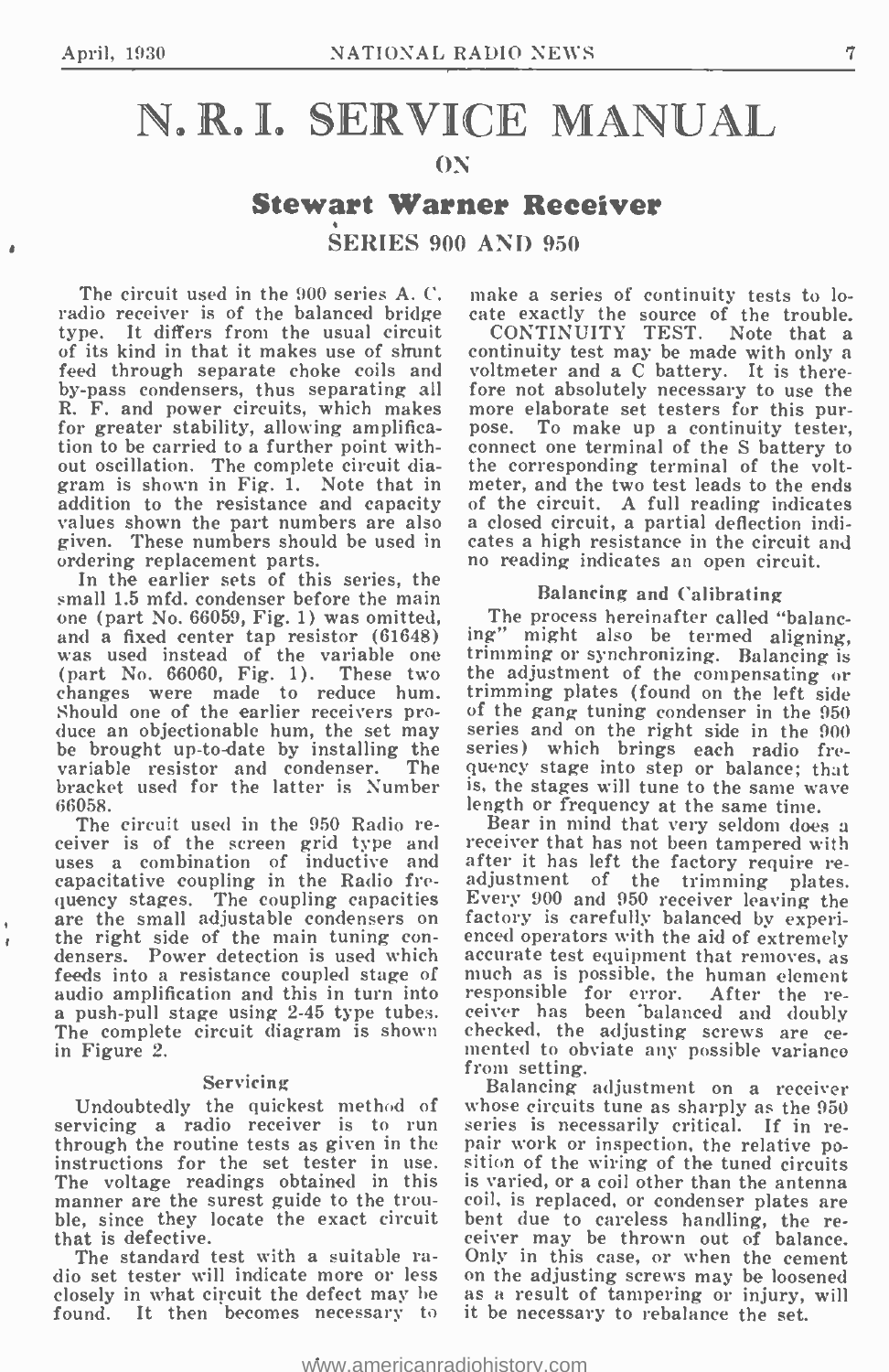We will assume that you have an adequate modulated oscillator, for without this it is impossible to line up a set properly. The practice of balancing a very carefully. Leave volume control on set on a weak or distant station is most full; this is imperative. Reduce the sigstrongly discouraged, since it can only nal intensity until it is moderately audi-<br>result in approximate settings. The ble by loosening the coupling between the<br>signal must be a steady note as well as antenna lead and the signal must be a steady note as well as antenna lead an constant in intensity; likewise it must be ing them apart.<br>sharper than broadcast. A balancing In balancing, wrench (manufacturers tool No. T-59926, stage is used as the reference section.<br>price \$1.00) and a balancing plunger as With the receiver tuned to maximum redescribed below are the only tools required.<br>This plunger consists of a staff piece<br>of metal about five inches long and one-

half inch wide. A section of a hack-saw<br>blade is about right. A number of rub-<br>ber bands are stretched lengthwise around the metal to insulate it from the sides of the condenser when it is used.

Operate and check over the receiver to be balanced, to be sure that it is other-<br>wise O. K. Leaving the ground connected, disconnect the aerial lead and couple it loosely to the oscillator.

Turn on the oscillator, adjust the to the others. coupling to receiver to maximum, set re-

ceiver dial at 1000 K.C. and tune oscillator carefully until its signal is picked up by the set. Adjust antenna trimmer knob very carefully. Leave volume control on nal intensity until it is moderately audible by loosening the coupling between the

In balancing, the D section or detector stage is used as the reference section. sponse, take the balancing plunger in the left hand. (This may seem awkward but is done to avoid bringing the hand close to the brown control grid wires.) Thrust the plunger between the stator plates on the left side of the D section, taking care that the plunger is insulated from the stator plates but is making contact with the upper left rim of the condenser frame.

This action adds a very small capacity to the section under test, and is done at this point to determine whether the D section has enough capacity with respect<br>to the others. Ordinarily on inserting the balancing plunger into the D section



<www.americanradiohistory.com>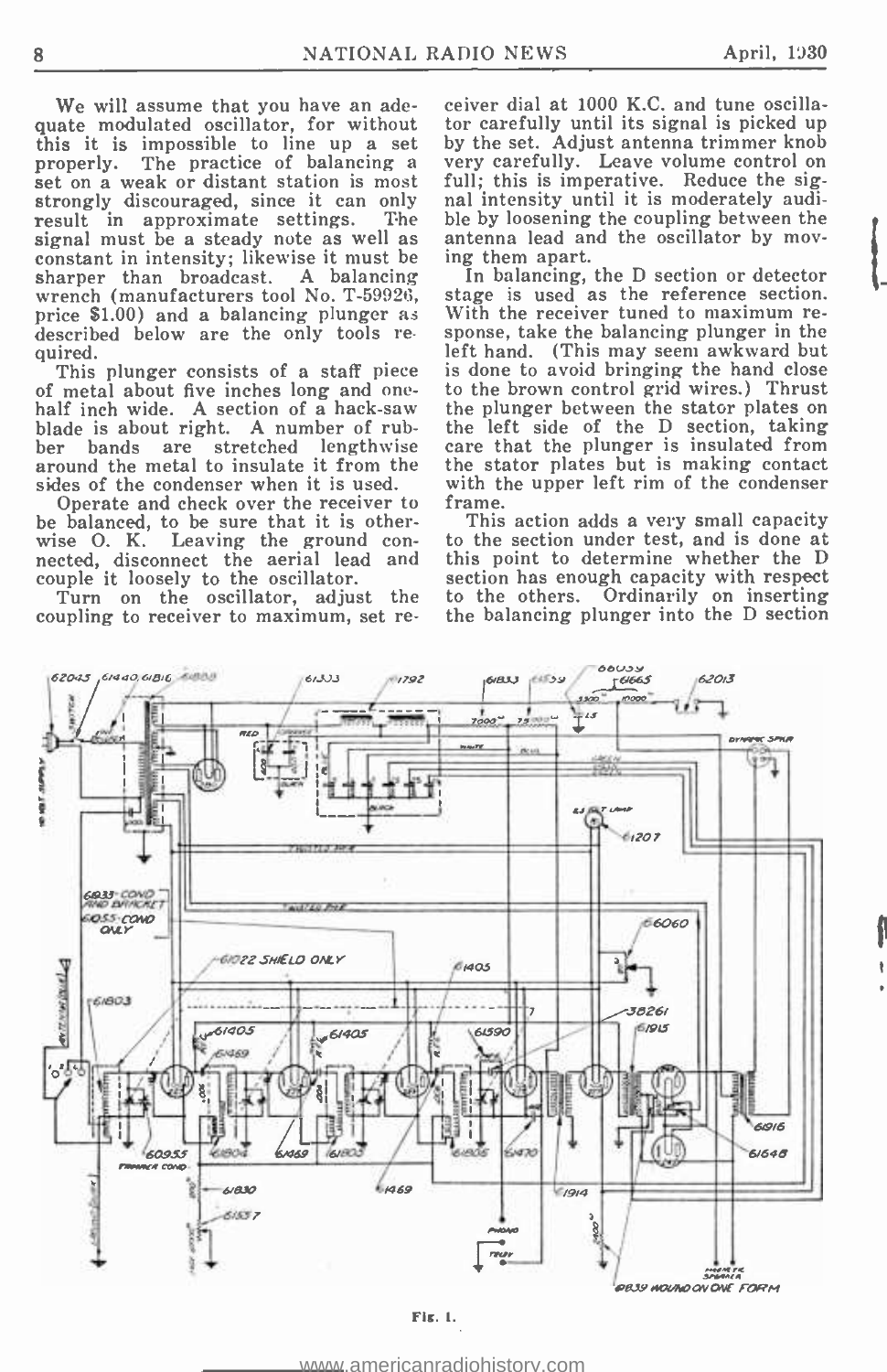ò

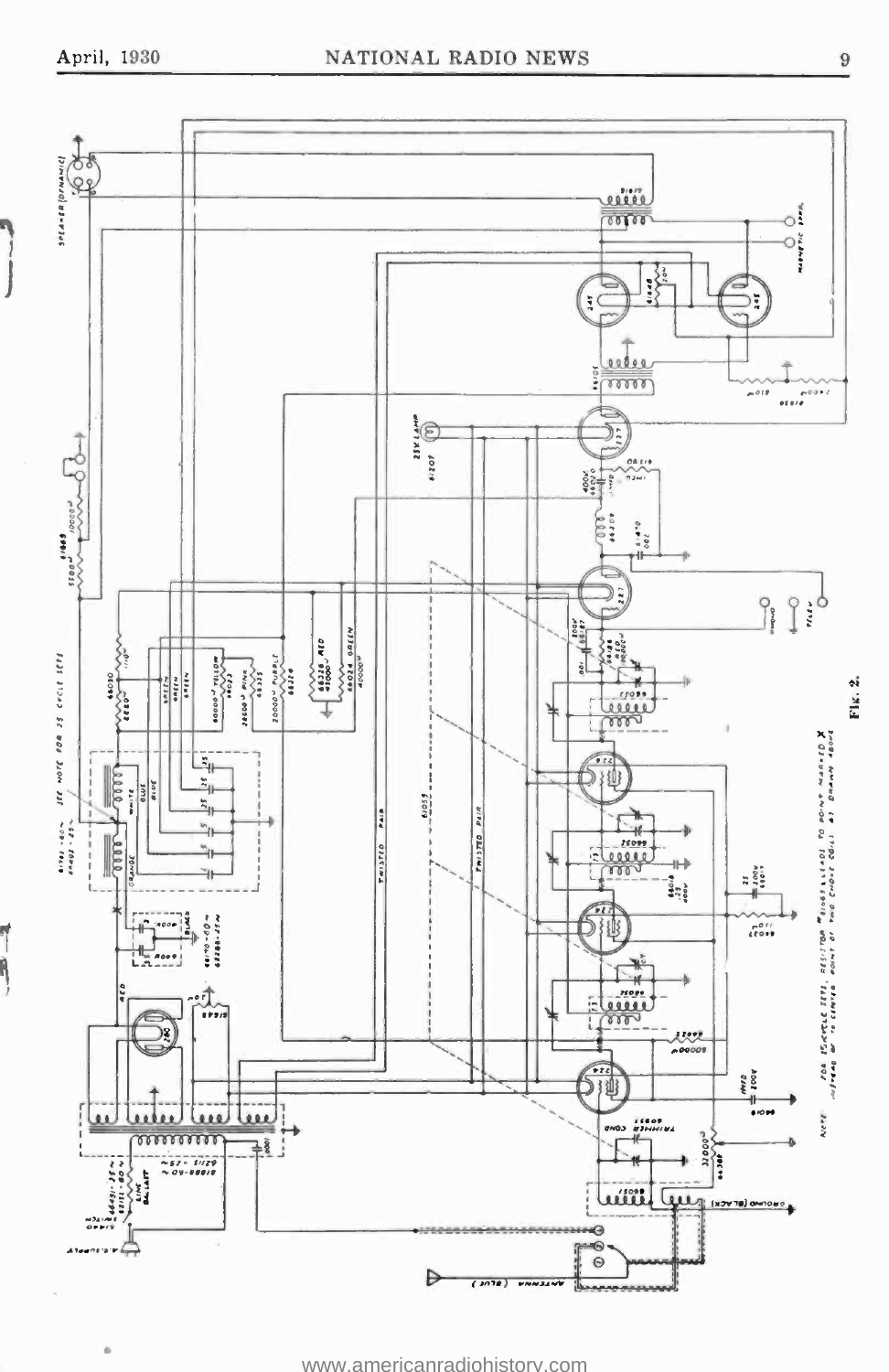r-

the signal will decrease, indicating that it is either O. K. or high. The same procedure is followed on the C (third R.F.) and B (second R.F.) sections. If in all cases the signal decreases approximately the same amount, the next operation is in order. If, however, the volume increases or remains seemingly constant as the plunger is inserted, this indicates that capacity should be added to that that section which is done by turning in the screw of the trimmer plates a small fracscrew of the trimmer plates a small fraction of a turn at a time, until, when using the plunger in that section, the decrease in volume is approximately the same as never be touched. These are not trim-<br>in the other sections. If it is necessary ming, balancing or neutralizing conin the other sections. If it is necessary to turn the trimmer screw a considerable amount, the set should be retuned be-<br>fore further comparison is made. It is unnecessary to balance the first R.F. or plifications of all frequencies.<br>A stage, as the antenna trimmer control takes care of all variations.

Regarding the above as Operation One. Operation Two is now in order. The tuning condenser is turned out about two points on the dial, thus reducing the total capacity of each section. This will considerably reduce but not lose the signal as all sections are brought below resonance.

Operation One is again repeated, the Operation One is again repeated, the ply is limited. Any N. R. I. man plunger being inserted between the stator  $\begin{array}{c|c}$  ply is limited. Any N. R. I. man plates of each section. If the set is correctly or nearly balanced, the signal will become slightly louder as the plunger is inserted into each section. Careful attention must be paid to the signal in tensity as the change in volume is not very great. The speaker must be quite very great. The speaker must be quite<br>close to the balancer. If on inserting<br>wox Condenser and Resistor Manthe plunger the signal remains seemingly constant or decreases, this is an indication that the capacity of that section is high and should be reduced by turning out the adjusting screw. Adjust and check the C and B stages until the increase in volume on inserting the plun ger is the same in the B, C and D stages.

When properly performed, Operation One will indicate a lack of capacity in any tested sections or tuned stages. Operation Two will indicate an excess of capacity in any of the tuned stages. of capacity in any of the tuned stages.<br>Both operations should be followed ex-<br>actly, keeping in mind the following precautions; first, the receiver must be properly grounded; second, the volume con-<br>trol must be on full; third, the oscillator and thus promote the in signal must be absolutely steady, it must not be too broad nor too loud; fourth, let this issue of the News in which the Conspeaker should be placed close to the ear.

Care should be taken that the trimmer application plates are not turned too far in, since this will necessitate a trimmer on the I) section which normally is not necessary;

and further, it will throw the dial off calibration, particularly at the high frequencies. Normally only one combination of trimmer settings will bring a set into balance, while with a trimmer on the D section, various combinations of settings may be obtained to balance the set. Care should be taken in this connection that the trimmers are not turned more than two- thirds in, in which approximate position, the set should be in calibration.

The adjusting screws of the condenser plates found  $c_1$  the right-hand side of the 950 series gang condenser should never be touched. These are not trimdensers, but are coupling condensers, very accurately set at the factory to 16 micro-microfarads to insure uniform am-

The Lynch Manufacturing Co., 1775 Broadway, New York City, invites N.R.I. men to write for a free copy of "Resistance, the Control Valve of Radio." This is an interesting booklet giving a lot of technical information on resistors, etc. It formerly sold for 25c. The supwanting a copy had better write for it at once.

The Aerovox Wireless Corporation, 70 Washington St., Brooklyn. N. Y., extends to all N. R. I. men an invitation to receive the "Aero- vox Condenser and Resistor Manual" every month without charge. This monthly bulletin gives valu able information on condensers and resistors compiled by the engineering staff of Aerovox.

#### NOTICE

An application for membership in the Alumni Association of the N. R. I. is en- closed with this issue of the National

Radio News going to graduates.<br>All graduates are urged to make application for membership in the Association<br>now. A 100%, membership in the Associa-<br>tion will enable us to work together and<br>thus promote the interests of N. R. I.

Since students are not eligible for memthis issue of the News in which the Constitution and By -laws appear. and to make application for membership as soon as they

EARL MERRYMAN. Secretary.<br>N. R. I. Alumni Association.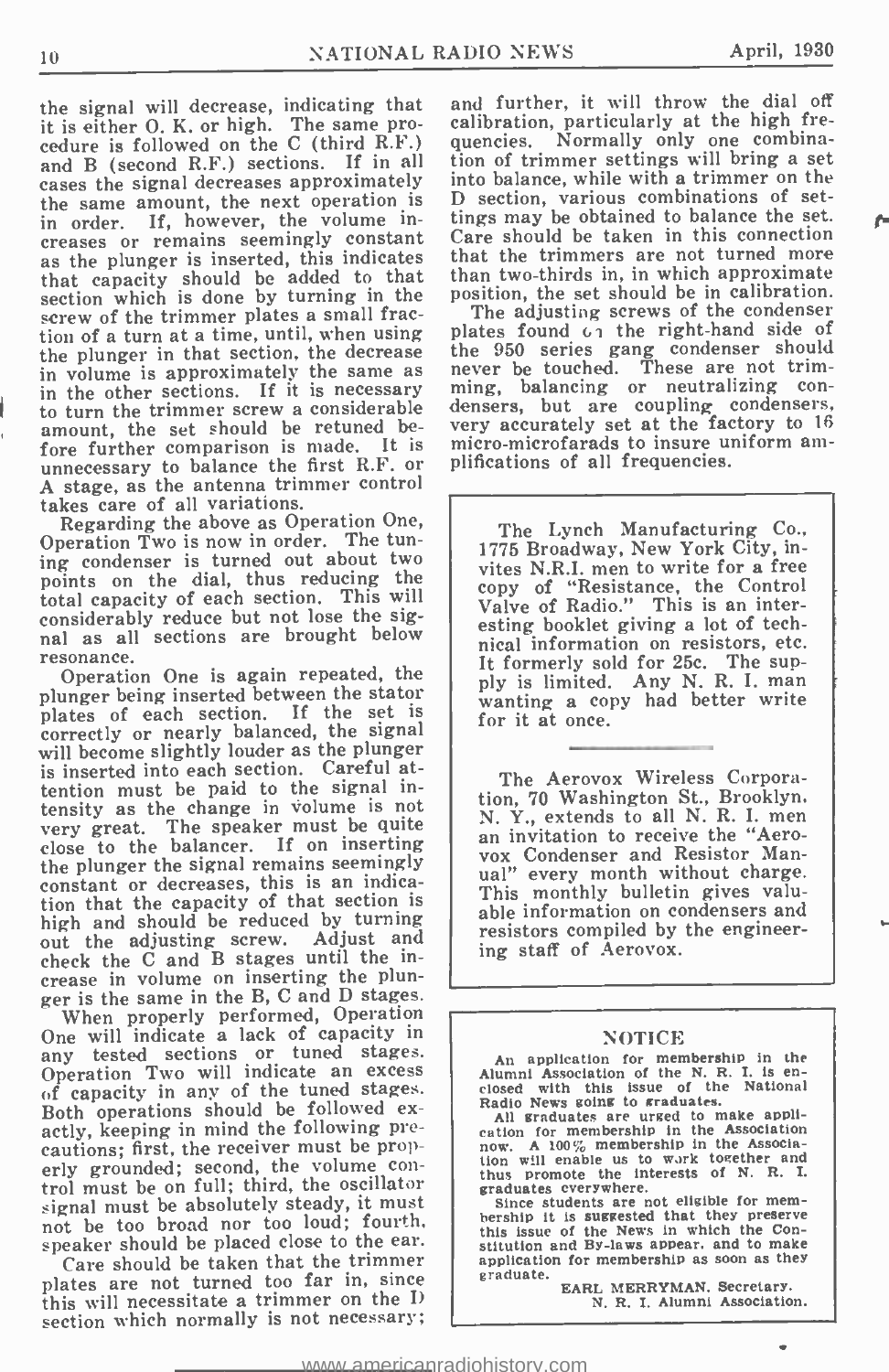## Full Speed Ahead!

The four Vice Presidents of the Alumni Association are loyally cooperating with President Fetzer and Secretary Merry-<br>man in promoting the Association. They Mr. P. J. Murray. have each prepared a brief statement to N. R. I. men:



<sup>I</sup>am confident that N. R. I. graduates will not over-<br>look or underestimate the value of the fraternal bond which the Alumni Association provides.-Vice President Hoyt Moore, Indianapolis.



The N. R. I. Alumni Assograduates closer to each other, encourage and assist N. R. I. students, and pro-mote the interests of the Radio profession as a whole. Vice President Harry O. Barschdorf, Adams, Mass.



The interests of N. R. I. men everywhere can be promoted through their mutual cooperation in the Alumni graduate will become a member, for in unity there is power.-Vice President<br>Donnell O'Connor, WBT. Donnell O'Connor, WBT, The N.R.I. lab has outgrown its quar-Charlotte, N. C.



Our N. R. I. training has placed us forward as experts in the standards of the N. R. I. and its<br>Alumni Association we will be-Alumni Association we will be-<br>come even better recognized as a body of experts to whom al-<br>ready the Industry turns for<br>help.—Vice President Alphy L. Biais. Thetford Mines, Quebec. Canada.

The Editors regret that at the time of going<br>to press it has not available a picture of the As-<br>sociation's hard working Secretary, Mr. E. A. sociation. Merryman. You'll find it a lot of pleasure to cooperate with him. Merryman holds down a fine position with WRC, the Nation's Capital pick-up on the N. B. C. chains.

## N. R. I. Men Making Good With Ozarka

January 21, 1930.

Employment Manager,

N. R. I.

Dear Mr. Murray: We are very glad<br>to comply with your request of January 14th in giving you the number of active dealers and representatives in the Ozarka organization at this time who are students or graduates of the National Radio Institute.

We have sixty -four (64) National Radio Institute men who we consider to be preferred dealers or representatives from the large amount of business they do each month. Then there are 226 men who are more or month. Then there are 226 men who are more or less new in our organization having come with us since the first of July. 1929, making a total us since the first of July. 1929, making a total of 290 men with whom we are glad and who are surely highly indicative of the high scholastic standards upheld by the Institute.

ciation should bring all here that would be of benefit to you, don't nesi-<br>tate to ask for it because we are indeed glad to If there is any other information that we have here that would be of benefit to you, don't hesitate to ask for it because we are independent with you towards making N. R. I. more readily known and more greatly appreciated. Yours very truly,

OZARKA, INCORPORATED.<br>By H. R. ACKERMAN. Sales Manager.



bined effort and loyalty to the graduate and night operator of WJSV, standards of the N. E. 1 and its Washington's 10,000-watt station. Many ters and has recently moved into the old N. R. I. building at 14th and U Sts. Mr. George Rohrich, specialist in Radio mathematics and a Radio Engineer of great ability, is in charge He is as- sisted by Mr. Bayard Keough, an N. R. I. graduate and night operator of WJSV, experiments and tests are made in the laboratory. Service manuals and other technical material can be tested out here before considering it for the course. Being only a short distance from the Administration building, the laboratory is easily accessible to Chief Instructor Dowie and other members of the staff.

> Watch this column in future issues of the NEWS, for these two practical minded Radio scientists promise some fascinating technical tips for you.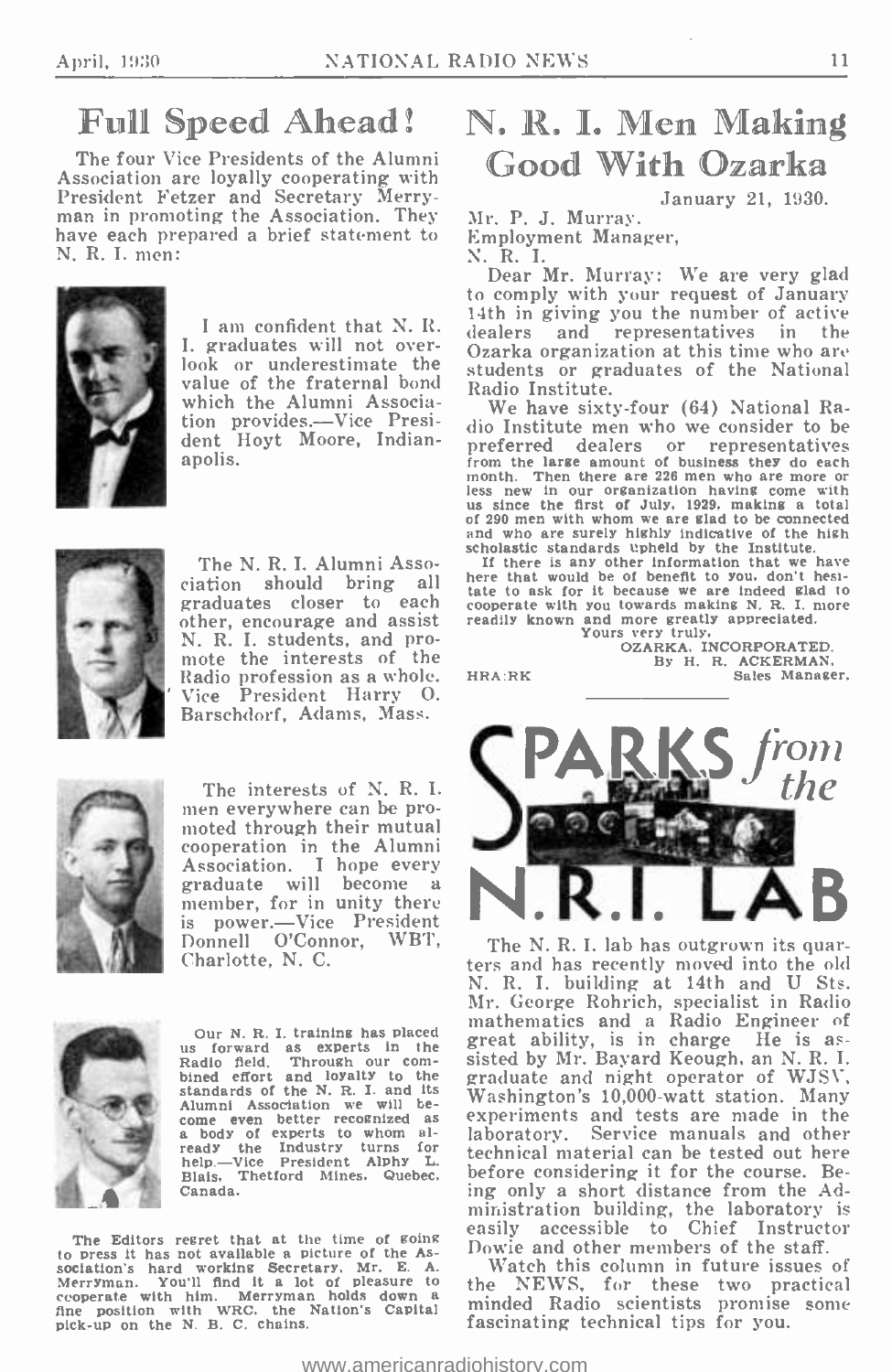### Constitution of the Alumni Association of the National Radio Institute, Washington, D. C.

#### ARTICLE I

#### Name

This organization shall be known as the Alumni Association of the National Radio Institute.

#### ARTICLE Il Object

The object of the Association shall be to cultivate fraternal relations among the Alumni of the National Radio Institute, to promote the welfare of each office alumnus by interchange of helpful information, to foster the spirit of unity of the Association, through the columns<br>and loyalty to our Alma Mater, to en-<br>of the National Radio News. courage the Institute in its dissemination of radio knowledge and to promote its interests by such means as the Alumni Association may from time to time deem best.

### ARTICLE III

#### Membership

at the Fifteenth Anniversary Convention of the National Radio Institute shall be sulted and if he so requests, his name considered Charter Members of the Asso-<br>shall be withdrawn and the next ranking considered Charter Members of the Association.

Section 2. All graduates of the Institute who are in good standing may be admitted upon application.<br>Section 3. All members of the regular

Section 3. All members of the regular nees receiving the highest number of faculty of the National Radio Institute nominations for each office. Such mem-<br>shall be Honorary members of this Asso- bers of the Executive Commit shall be Honorary members of this Association.

Section. 4. All students who have been forced to drop their studies through no the Se<br>lack of their own ability and who have ration<br>attained recognized standing in Radio nees. attained recognized standing in Radio shall be eligible.

#### ARTICLE IV

#### **Officers**

Section 1. The officers of this Association shall be a President, four Vice-Presidents, and a Secretary.

Section 2. The President of the faculty of the National Radio Institute shall be the potential Honorary President of the Association.

Section 3. The terms of all elected officers shall be for one year starting January 1 of each year.

#### ARTICLE V

#### Standing Committees

Section 1. The officers of the Association shall constitute, together with the President and the Vice -President of the Institute, the Executive Committee.

#### ARTICLE VI

#### Elections

Section 1. The officers prescribed in Article IV, Section 1, shall be elected in the following manner: Two months prior to January  $\bar{1}$  of each ensuing year, nominations for the office of President, the four offices of Vice -President, and the office of Secretary, shall be called for from the membership, by the Secretary of the National Radio News.

Membership to the Secretary. Before nominees'<br>Section 1. All graduates in attendance names are submitted to the membership<br>the Fifteenth Anniversary Convention for final vote, each nominee shall be con-The President and Vice-Presidents shall be nominated at large, but the Secretary shall reside in or near Washington, D. C., for the purpose of remaining in active touch with the Institute headquarters. It is the duty of each member to submit one nomination for each office sulted and if he so requests, his name<br>shall be withdrawn and the next ranking<br>name substituted.

One month prior to January 1 of each ensuing year, the Secretary shall submit to the entire membership the two nominominations for each office. Such mempresent in Washington or other members who can conveniently do so shall assist the Secretary as tellers and in the prepa- ration of the "ballots" for these nomi- nees. The membership shall in return submit the ballots properly marked, voting for one nominee for each office, to the Secretary of the Institute. The President of the Institute shall appoint a committee of three from the faculty of the N. R. I. to act as tellers in the counting of the ballots and report results of the election along with the ballots to the Secretary of the Alumni Association. The Secretary shall notify each officer of his election prior to January 1, so that on this date he may assume office.

Section 2. If any officers should resign or become incapacitated between the regular periods of election, his successor shall be chosen for the remaining term of office by appointment on the part of the President and Secretary of the Association along with the President of the Na-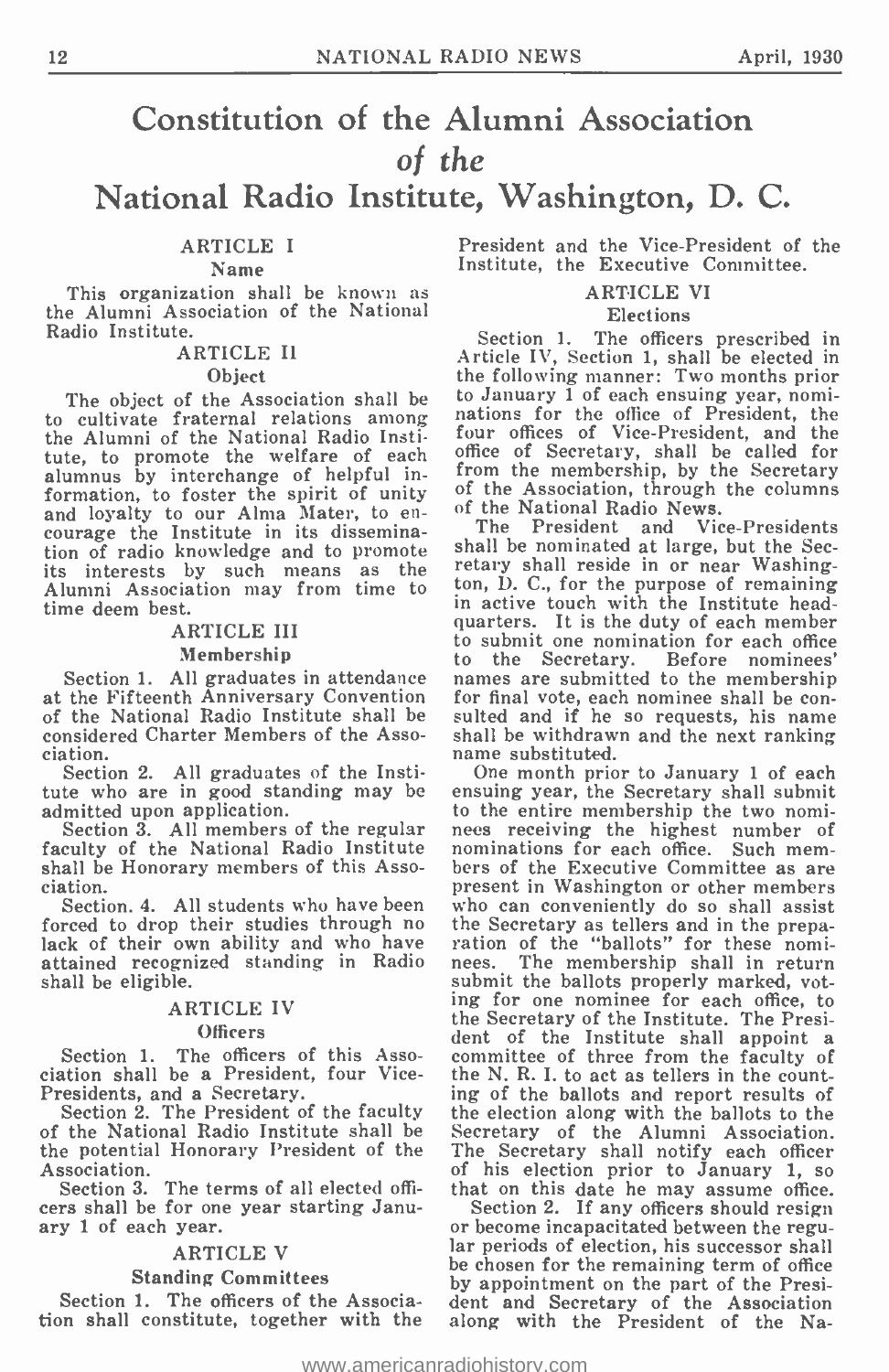tional Radio Institute, with the excep- tion of the office of President. The President shall be elected from one of the four Vice- Presidents who become poten- tial nominees at the disposition of the President.

#### ARTICLE VII

Meetings of the Association<br>Section 1. The Association shall hold a General Assembly at least once in<br>every four years at such time and place as shall be arranged by the Executive

Committee.<br>Section 2. Special meetings may be called by the Executive Committee.

Section 3. Business meetings and rou-<br>tine shall be held as prescribed by the by -laws.

#### ARTICLE VIII

#### Local Sections

R. I. graduates to form local sections to promote such activities as deemed ad-

sections to act in full cooperation with  $\frac{1}{2}$  local sections are in the process of formation, the the Executive Committee of the Alumni Vice-Presidents will receive appointments as guarthe Executive Committee of the Alumni Association.

#### ARTICLE IX

#### Duties of Members

Section 1. It shall be the duty of members to attend as far as possible the General Assembly of the Association, to report by letter to the Assembly when not change anization and keep full records of the same. personally present, and to endeavor to

of the organization.<br>Section 2. Insofar as possible mem-<br>bers should nullify the derogatory attitude toward home -study institutions of

high character such as our Alma Mater. We take<br>Section 3. Each member shall keep agenda. himself posted on radio developments<br>and strive to contribute worthwhile en-<br>deavor to the radio field.

Section 4. It is the duty of each mem-<br>ber to help raise the standard of radio<br>personnel by fostering and encouraging prospective students to enroll in the Institute.<br>Section 5.

Section 5. The N. R. I. pin should be worn as the distinguishing mark of an alumnus.

#### ARTICLE X

#### Amendments

Section 1. Proposed amendments to this Constitution must be reduced to Article VIII. These By-Laws may be amended<br>writing and sigmed hy not less than by following the exact procedure of Article X. writing and signed by not less than thirty members of the Association, and Section 1. of the Constitution except that the prosubmitted to the entire membership, who

shall vote by letter ballot. The amendment shall be adopted if seventy -five per cent of the votes received are in favor of such action, the polls having been open for at least one month after mailing to the membership, notices of the proposed amendments. Votes upon the adoption of proposed amendments shall be checked, opened and counted by such members of the Executive Committee as find it possible to serve in this capacity.

#### By -Laws

#### of the Alumni Association of the National Radio Institute

Section 1. It shall be the duty of N. Inverting the section of the asset-<br>I. graduates to form local sections to mittees. He is an ex-officio member of all com-Article I. The President of the Association<br>shall have general supervision of the organizashall have general supervision of the organiza- tion. He shall preside at all General Assemblies and Executive Committee meetings. In case of his absence, any member of the Executive Com-<br>mittee may preside at the discretion of his asso-<br>ciates. He is an ex-officio member of all com-<br>mittees. He shall deliver an address at the General Assembly.

visable where such sections can be suc-<br>cessfully operated. Section and periods of the Association and periods of such section and periods of the duty of such zation and development of such sections. When<br>Section 2. It sha Fice II. The Vice of the Association and per-<br>form the necessary executive work in the organi-<br>zation and development of such sections. When local sections are in the process of formation, the Vice -Presidents will receive appointments as guar- dians of certain sections. stipulated by the Presi-dent. The Vice- Presidents should prepare to handle the work of the President whenever called upon and in general form an active part of the Executive Committee.

Article III. The Secretary shall attend all meetings of the Association; prepare the business thereof, and duly record the proceedings thereof. He shall have charge of the books of the Association and conduct the correspondence of the orshall carry on his supervisory work in the elec-tion of officers as outlined in the Constitution. He shall perform all other duties which may from time to time be assigned to him by his Executive Committee.

Article IV. Business meetings insofar as pos-<br>sible shall be held at the Institute headquarters in<br>Washington. D. C. The routine of business shall be taken up in the order of the Secretary's

Article V. Local sections may be formed by presenting a petition signed by not less than five members of the Alumni Association. No terri-<br>torial limits shall be imposed. The Executive<br>torial limits shall be imposed. The E Committee shall duly grant such petitions.

Article VI. The expense in the conducting of<br>correspondence and matters relative to publicity<br>for the Association shall be borne by the National for the Association shall be borne by the National Radio Institute. All expenses necessitated by local section formation shall be met by the sec-<br>tion itself. Any question of expense shall promptly be referred to the Executive Committee.<br>Article VII. All members should cooperate to

Article VII. All members should cooperate to<br>the fullest extent in the formation of radio com-<br>munication plans whereby ultimately communica-<br>tion may be carried on between the N. R. I. head-<br>quarters at Washington. D. C.,

Article VIII. These By -Laws may be amended Section 1. of the Constitution except that the prostead of thirty.

<www.americanradiohistory.com>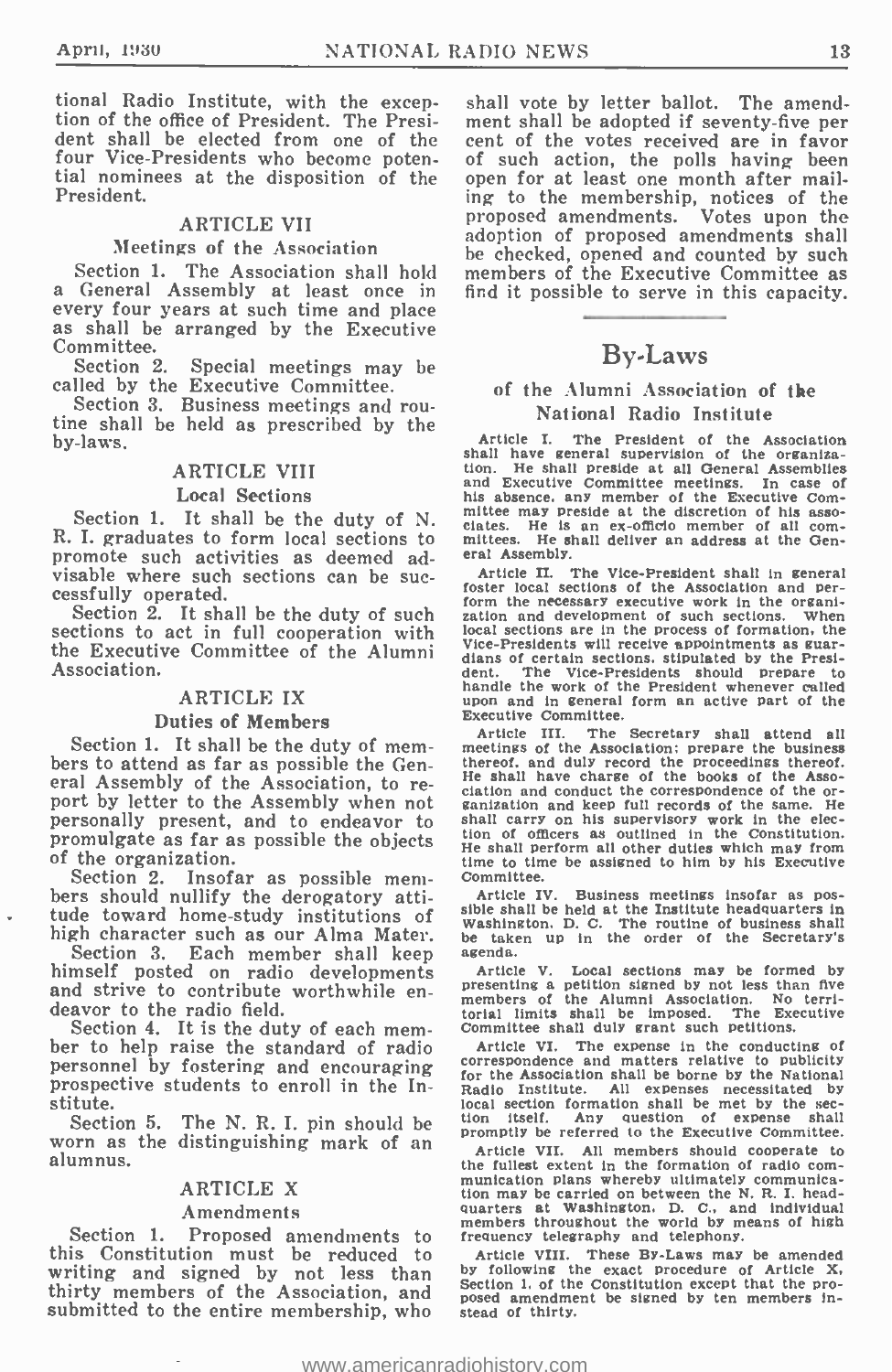#### NEW? **Erom Some** N. R. I. Grads

Paul Vandermueler is with Rudolph Wurlitzer Co., North Tonawanda, N. Y.

Earl Downey is with WTNT, Nashville, Tenn.

Erle Chambers is Sales Manager of C. & D. Supply Co., Cincinnati, Ohio, distributors of Steinite.

Baltimore, Md.

Co., New York.

J. H. Shuman is with May & Co., Dayton, Ohio.

Radio Corp., Ft. Wayne, Ind.

A. L. Hissong is with Western Electric netric that will Co., Chicago, Ill.

K. W. Griffith is Manager of Station KGJF, Little Rock, Arkansas.

E. K. Waite is with General Electric Co., Schenectady, N. Y.

H. E. Hope is with Stromberg Carlson Co., Toronto, Canada.

R. E. Hartzog is Chief Operator of KFEC, Portland, Oregon.

H. H. Bruce is with Westinghouse Electric Co., Springfield, Mass.

Ted Weston is with Pacific Motor Supply Co., San Francisco, Cal.

J. F. Huff, 1123 Columbia St., Houston, Texas, is conducting his own Radio busi- ness.

Henry Wheeler is with Sterling Mfg. Co., Cleveland, Ohio.

C. B. Sager is Radio operator with Pan American Air Transport Co., Miami, broadcasting, are certain to produce the control of the radio field. Fla.

## Radio Talkies Revive Experimental Interest

#### By J. W. GARSIDE

#### President De Forest Radio Company

J. E. McLaurine is with Parks & Hull, to the general belief in the radio industry<br>altimore, Md. experimental ac-R. C. Meckley is with Bull Steamship tivity is now in sight. Radio talkies, or 1. Sinc.<br>J. R. Campbell is with Continental each home now provided with a radio re-The recent public demonstration of combined sight and sound broadcasting under typical home conditions, gives rise combined pictures and sounds, via radio, are certain to provide no end of experimental work for radio trained men, and ceiver becomes a prospect for the equipment that will make possible the visual

> Practical radio talkies are being broadcast by the Jenkins Television Corporation from its Jersey City studio. The present subjects are recorded on film and disc records. The pictures are being transmitted via the Jenkins television station.<br>W2XCR at Jersey City, on 139 meters. The sounds are being transmitted via the De Forest experimental radio -phone transmitter. W2XCD at Passaic. N. J., on 187 meters. At the receiving end. <sup>a</sup>standard broadcast set serves to tune in the sound signals at the lower end of the dial. The Picture signals are tuned in by a short-wave receiver operating a Jenkins radiovisor. The result is a perfectly synchronized radio picture with sound accompaniment.

> Dr. De Forest, inventor of the audion or present -day vacuum tube. and a pioneer broadcaster. presented the television inaugural address. and was filmed and recorded in the studio. Subsequently, the film and record were simultaneously broadcast, and Dr. De Forest had the rare privilege of seeing and hearing himself over the radio. utilizing standard equipment available to anyone.

> Radio talkies. or synchronized sight and sound broadcasting. are certain to produce many new

> > Dr. Lee De Forest and the latest Jenkins' Home Television Receiver.

LATE BULLETIN.-The Jenkins' Television Cor-<br>poration, Jersey City, N. J., announces a new model television receiver for the home experi-menter. If you're interested in these new developments write to them for details.

N.R.I. men are also invited to write to the Jen-<br>kins' Television Corporation for two informative booklets entitled "Radio booklets entitled "Radio<br>Vision—a Practical Guide<br>to Home Television" and "Answering Your Ques-tions Regarding Radio Vision."



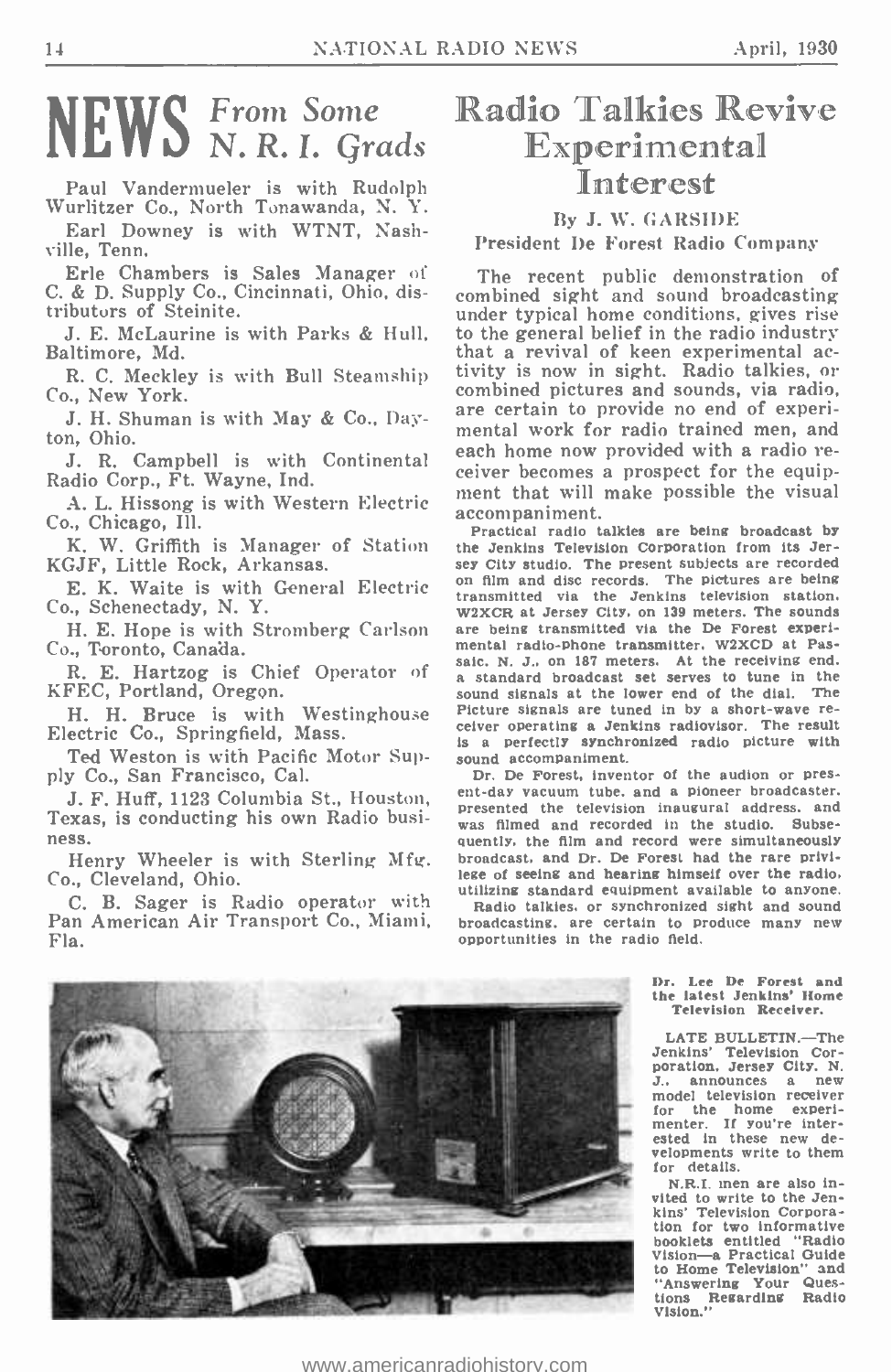

"Since taking your course I have repaired 23  $^{\prime\prime}$  I am getting \$1.25 per hour on my calls and Radio receivers in my spare time which brought small service Jobs. By the time I finish my course the me \$280.75. I have ha myself with the help of the old N. R. I. instruc-<br>tions. All of this work done without any testing tions. All of this work done without any testing being skeptical as to learning Radio by mail, they meters other than a 75 cent voltmeter and a pair have nothing to doubt when they read these text of headphones. This is a that are not working satisfactorily, and I'm going after them at my first opportunity. I cannot find words to express my appreciation for the knowl-edge the N. R. L is giving me for a little work. edge the N. R. I. is giving me for a little work. "I have made close on to \$250. This is just<br>You can see that I have paid for my course and in spare time since you sent me the business<br>have \$183.25 left for my trouble and not buy my knowledge if I could sell it at my<br>own price." Chas. Workman. Box 445. Kermit.<br>W. Va.

"Well, thirty dollars for one night's work isn't unded, is it? I made it last night and your won-<br>derful course did it. They said they had seen a<br>card a friend of theirs had with my name on it." card a friend of theirs had with my name on it."<br>Mr. Lawrence Lundblad, 22 Phillips Street, James-<br>town. New York.

"When I first enrolled with your school I thought<br>I knew a great deal about Radio. but I soon<br>changed my mind. after reading a few of your<br>lessons I knew that I was the biggest dumb-bell<br>that ever lived as far as Radio was Now things are a great deal different, as you no doubt notice the stationery I am using bears my name and address and also tells you that I am Ozarka representative. I have built all the circuits with the units you sent me. and as I said I most certainly would never have known with-

"I am getting \$1.25 per hour on my calls and small service jobs. By the time I finish my course I expect to get more. I am getting a good amount of work with no advertising on my part except by telling them of my course with you and by have nothing to doubt when they read these text books. as they are written very plainly and any- one that has the will. and wants to become a Radio man ran do it." Mr. H. L. Donegan. Mineral Ridge, Ohio.

"I have made close on to \$250. This is just in spare time since you sent me the business cards. There is another thing I would like to tell you, and that is. there certainly is some information in those lessons and you can bet I<br>wouldn't take \$1000 for the lessons that I re-<br>ceived so far. You will hear from me in the<br>near future as to how I am progressing." Louis Schudde, 155 Meserole St., Brooklyn. N. Y.

"I want to write and tell you that I am very well pleased with the course. Although I work on the farm, I have made enough in my spare time to pay for the course." Ralph Terry, Orland, Ind.

"I am now a partner in Bridgewater Radio Service Co. We are located in the George Van-<br>derbilt Hotel here. which is a very desirable address. and two Radio Shows are held here each year." Reginald John, 287% Montford Ave., Asheville, N. C.

"I certainly appreciate the spirit of friendship and cooperation which the N. R. I. has towards its students. I can safely say that there are very

out these units.<br>And now I want to tell you that I am<br>
setting more serv-<br>
ice calls every day.<br>
I use the Supreme<br>
diagnometer, a n d<br>
the best part about it is I am only half course and the money sure is roll-<br>ing in." Edward O. ing in." Edward O. Heckler, 58 Zenner Street, Buffalo, New York.

"You may be interested to know<br>that my inventory on my first year in<br>the Radio service the Radio business showed a net profit of \$2044. Not bad for the first year. I think. in a town of  $10,000$ <br>people."  $C. P.$ Cansel, Cleveland. Teno.



awaits you at the N.<br>R. I. Any student.<br>graduate or prospective student passing<br>is cordially invited to<br>is cordially invited to<br>visit the Institute.<br>Mr. Smith. Chief Mr. Smith. Chief<br>Dowie, Vice-president Haas and other mem-<br>bers of the staff will be mighty glad to<br>meet you and show<br>you through the big school we have here<br>to serve you. The In-<br>stitute is easily accessible by street car<br>or bus and is only a<br>short walking distance from the White House.

few schools which. after a student has<br>paid for the course in full and then discontinues studying. that the school will endeavor to have the student complete the course. I must thank you. Mr. Smith, for the many friendly let-<br>ters received. ursing me to complete<br>the course (which<br>course I must say is most interesting.)<br>I can recommend I can recommend the N. R. I. to any prospective stu-dent." C. M. Mc-Gennis. 1212 5th St. West. Calgary, Alta.. Canada.

"Since starting your course I have built up a nice Radio<br>service business." business." Emerson D. Parlin, Portland. Maine.